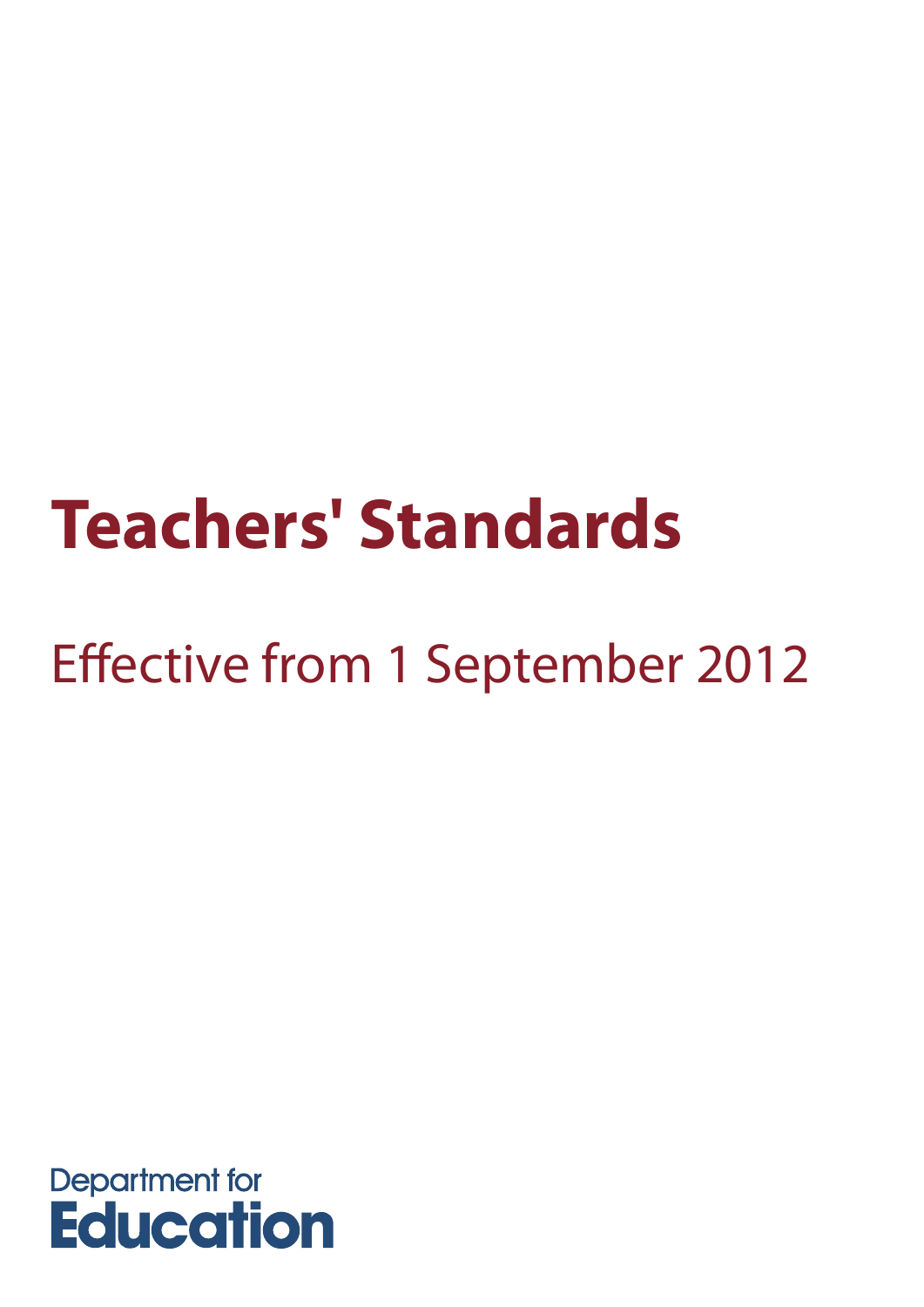# **TEACHERS' STANDARDS IN ENGLAND FROM SEPTEMBER 2012**

#### **Introduction, Legal Standing and Interpretation**

- 1. The new Teachers' Standards published by the Secretary of State for Education introduce some significant changes in terms of structure, content and application. This introduction is designed to assist those who will be using the standards to understand those changes and to implement the new standards effectively.
- 2. The Teachers' Standards contained in this document come into force on 1 September 2012. They replace the existing standards for Qualified Teacher Status (QTS) and the Core professional standards, previously published by the Training and Development Agency for Schools (TDA).<sup>[1](#page-1-0)</sup>
- 3. **The new standards will apply to all teachers regardless of their career stage**, and define the minimum level of practice expected of teachers from the point of being awarded QTS onwards. The standards set out in this document constitute the 'specified standards' within the meaning given to that phrase in Schedule 2 of The Education (School Teachers' Qualifications) (England) Regulations [2](#page-1-1)003.<sup>2</sup>
- 4. The new standards will need to be applied as appropriate to the role and context within which a trainee or teacher is practising. Providers of initial teacher training (ITT) will assess trainees against the standards in a way that is consistent with what could reasonably be expected of a trainee teacher prior to the award of QTS. Providers will need to ensure that their programmes are designed and delivered in such a way as to allow all trainees to meet these standards, as set out in the Secretary of State's *Requirements for Initial Teacher Training*. [3](#page-1-2)
- 5. Similarly, head teachers (or appraisers) will assess qualified teachers against the standards to a level that is consistent with what should reasonably be expected of a teacher in the relevant role and at the relevant stage of their career (whether a Newly-Qualified Teacher (NQT), mid-career teacher, or a more experienced practitioner). The professional judgement of head teachers and appraisers will therefore be central to appraisal against these standards.
- 6. The new standards replace the existing Core professional standards, and will be used to assess an NQT's performance at the end of their induction period in employment. The standards themselves do not specify any new or different elements to the expectations placed on NQTs as opposed to those required for the award of QTS. The decision about whether an NQT has met the standards to a satisfactory level at the end of their induction period will therefore need to be made

1

<span id="page-1-2"></span><span id="page-1-1"></span>

<span id="page-1-0"></span><sup>1</sup> www.tda.gov.uk/standards<br><sup>2</sup> http://www.legislation.gov.uk/2003/1662<br><sup>3</sup> http://www.tda.gov.uk/training-provider/itt/qts-standards-itt-requirements.aspx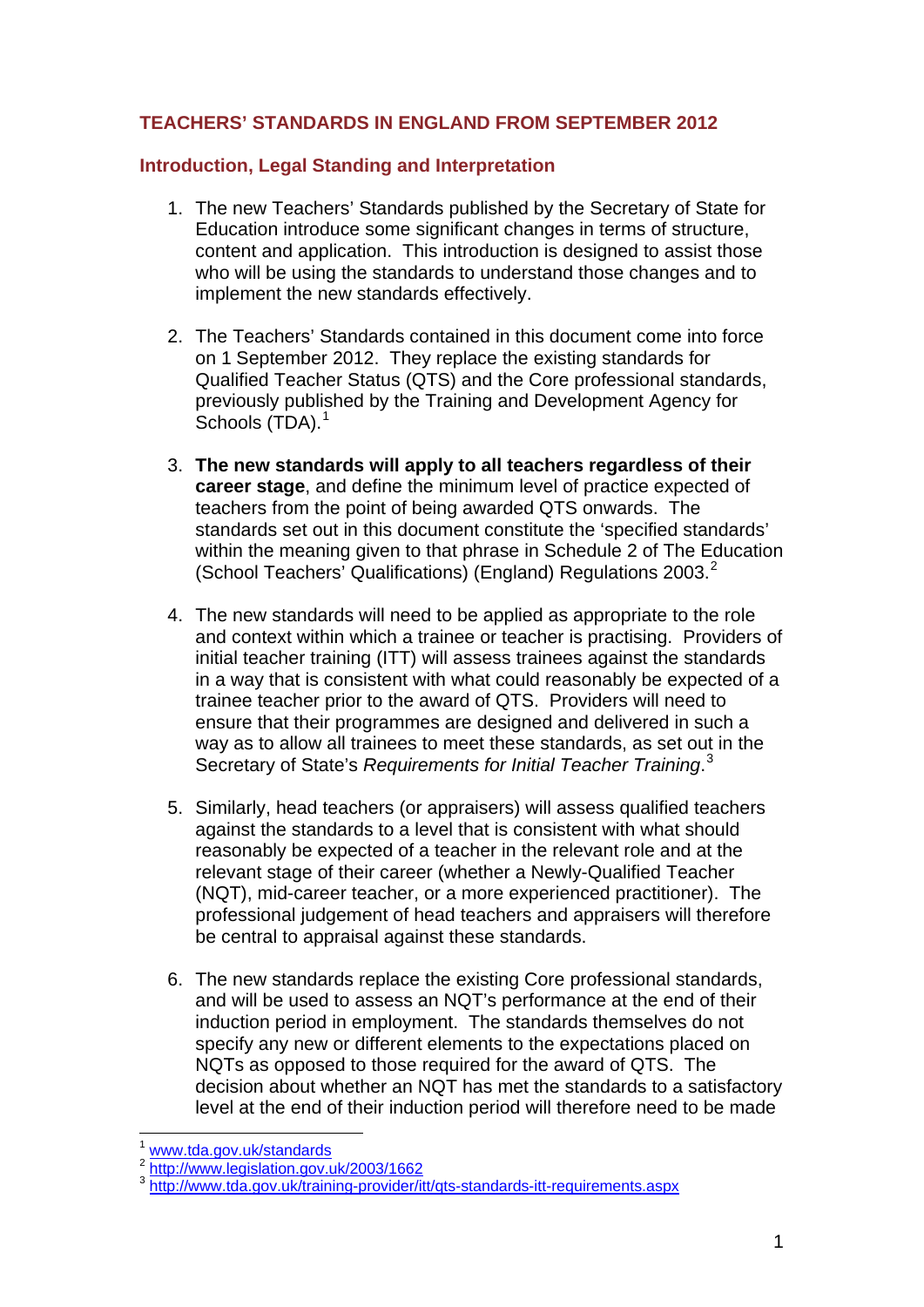on the basis of what should reasonably be expected of an NQT working in the relevant setting and circumstances, within the framework set out by the standards. That judgement should reflect the expectation that NQTs have effectively consolidated their training, and are demonstrating their ability to meet the standards consistently over a sustained period in their practice.

7. Following the period of induction, the standards will continue to define the level of practice at which all qualified teachers are expected to perform. We are proposing that teachers' performance will be assessed against the standards as part of new performance management arrangements in schools.

#### Presentation of the Standards

- 8. This document is presented in three parts, which together constitute the Teachers' Standards: the **Preamble**, **Part 1** and **Part 2**.
- 9. The **Preamble** summarises the values and behaviour that all teachers must demonstrate throughout their careers. **Part 1** comprises the Standards for Teaching; **Part 2** comprises the standards for Professional and Personal Conduct.
- 10.**Part 2** of the document replaces the General Teaching Council for England's *Code of Conduct and Practice for Registered Teachers,* which ceases to have effect on 1 September 2012. From 1 April until 31 August 2012, the Teaching Agency will have regard to the current TDA professional standards for teachers and the GTCE's Code of Conduct when considering cases of serious misconduct.
- 11. In order to meet the standards, a trainee or teacher will need to demonstrate that their practice is consistent with the definition set out in the Preamble, and that they have met the standards in both **Part 1** and **Part 2** of this document.
- 12. The new standards are presented as separate headings, numbered from 1 to 8 in **Part 1**, each of which is accompanied by a number of bulleted sub-headings. The bullets, which are an integral part of the standards, are designed to amplify the scope of each heading. The bulleted sub-headings should not be interpreted as separate standards in their own right, but should be used by those assessing trainees and teacher to track progress against the standard, to determine areas where additional development might need to be observed, or to identify areas where a trainee or teacher is already demonstrate excellent practice relevant to that standard.

#### Progression and Professional Development

13. The new standards have been designed to set out a basic framework within which all teachers should operate from the point of initial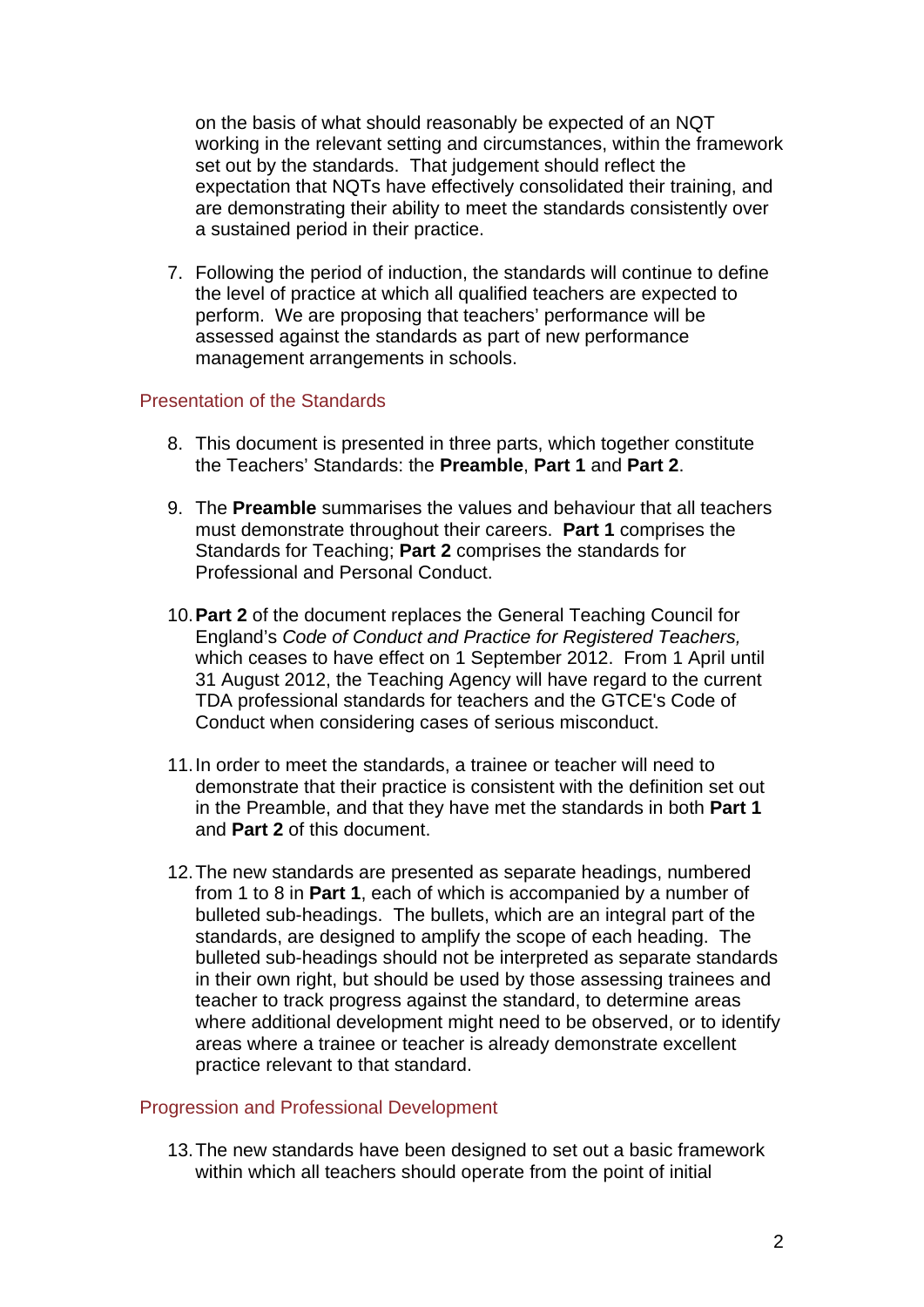qualification onwards. Appropriate self-evaluation, reflection and professional development activity is critical to improving teachers' practice at all career stages. The standards set out clearly the key areas in which a teacher should be able to assess his or her own practice, and receive feedback from colleagues. As their careers progress, teachers will be expected to extend the depth and breadth of knowledge, skill and understanding that they demonstrate in meeting the standards, as is judged to be appropriate to the role they are fulfilling and the context in which they are working.

#### Date of introduction of the new standards

- 14.The revised standards apply to all of those who begin their training for QTS on or after 1 September 2012. Where programmes have started before 1 September 2012 and are due to finish after 1 September 2012, the relevant accredited providers will need to ensure that programme design and delivery, and the assessment of trainee teachers, take proportionate account of the introduction of the new standards.
- 15.NQTs who qualified under the previous standards but started induction on or after 1 September 2012 will need to be assessed against the new standards at the end of their induction.
- 16.Existing teachers who have already passed induction will be expected to use the new standards instead of the previous Core standards for appraisal, identifying professional development, and other related purposes.

#### Note on Terminology Used / Glossary

Specific terminology used in the standards should be interpreted as having the following meaning:

- **'Fundamental British values'** is taken from the definition of extremism as articulated in the new Prevent Strategy, which was launched in June 2011. It includes 'democracy, the rule of law, individual liberty and mutual respect and tolerance of different faiths and beliefs'.
- **'Parents'** is intended to include carers, guardians and other adults acting *in loco parentis*.
- **'Pupils'** is used throughout the standards, but should be taken to include references to children of all ages who are taught by qualified teachers, including those in the Early Years Foundation Stage, and those in post-16 education.
- **'School'** means whatever educational setting in which the standards are applied. The standards are required to be used by teachers in maintained schools and non-maintained special schools. Use of the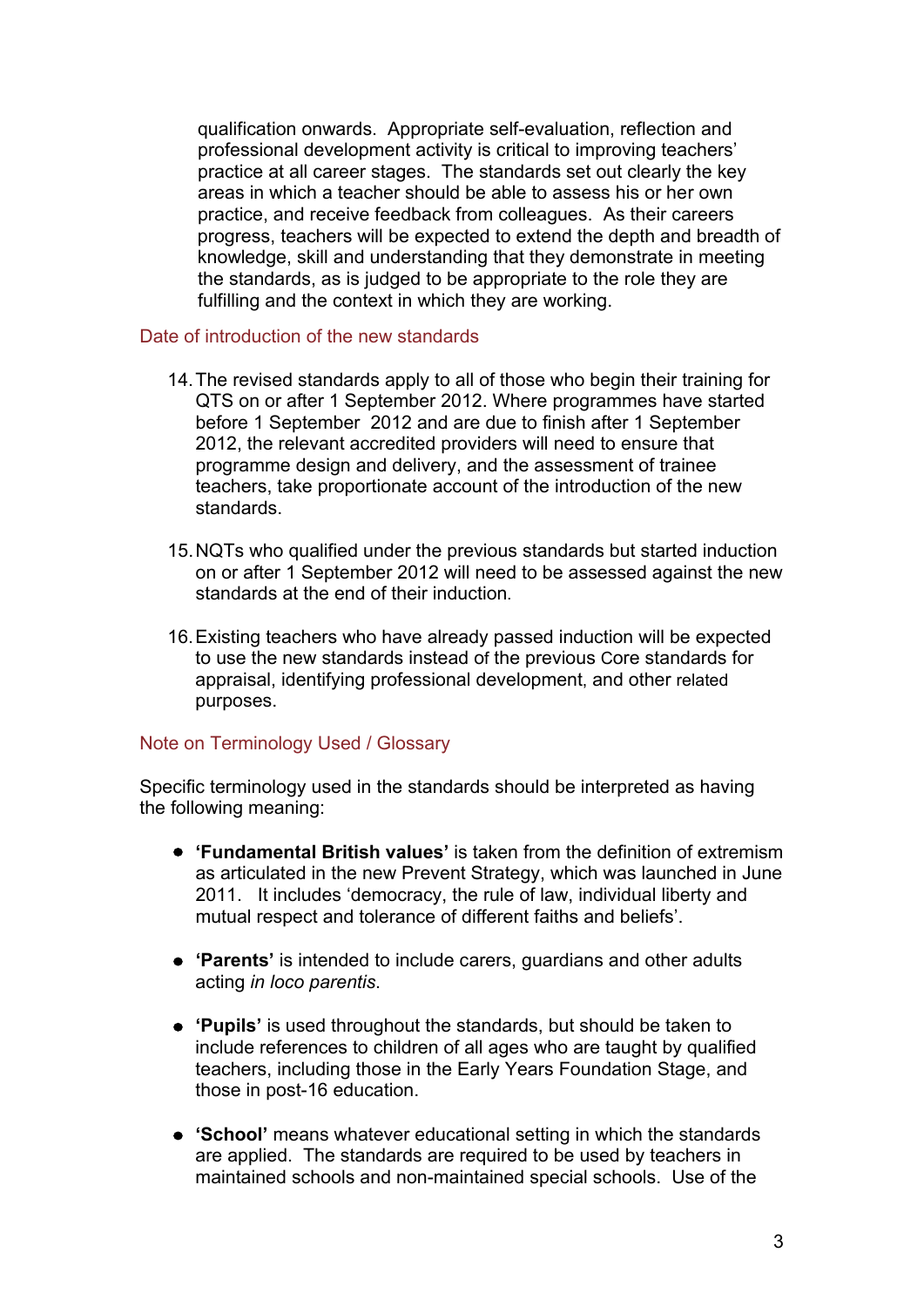standards in Academies and Free Schools will depend on the specific establishment arrangements of those schools. Independent schools are not required to use the standards, but may do so if they wish.

- **'Special Educational Needs'**, as defined by the Department for Education's *Special Educational Needs Code of Practice* (2001), refers to children who have a learning difficulty. This means that they either: have a significantly greater difficulty in learning than the majority of children of the same age; or have a disability which prevents or hinders them from making use of educational facilities of a kind generally provided for children of the same age in schools within the area of the local education authority.
- $\bullet$ **'Statutory frameworks'** includes all legal requirements, including but not limited to the requirement to promote equal opportunities and to provide reasonable adjustments for those with disabilities, as provided for in the Equality Act 2010. The term also covers the professional duties of teachers as set out in the statutory School Teachers' Pay and Conditions Document.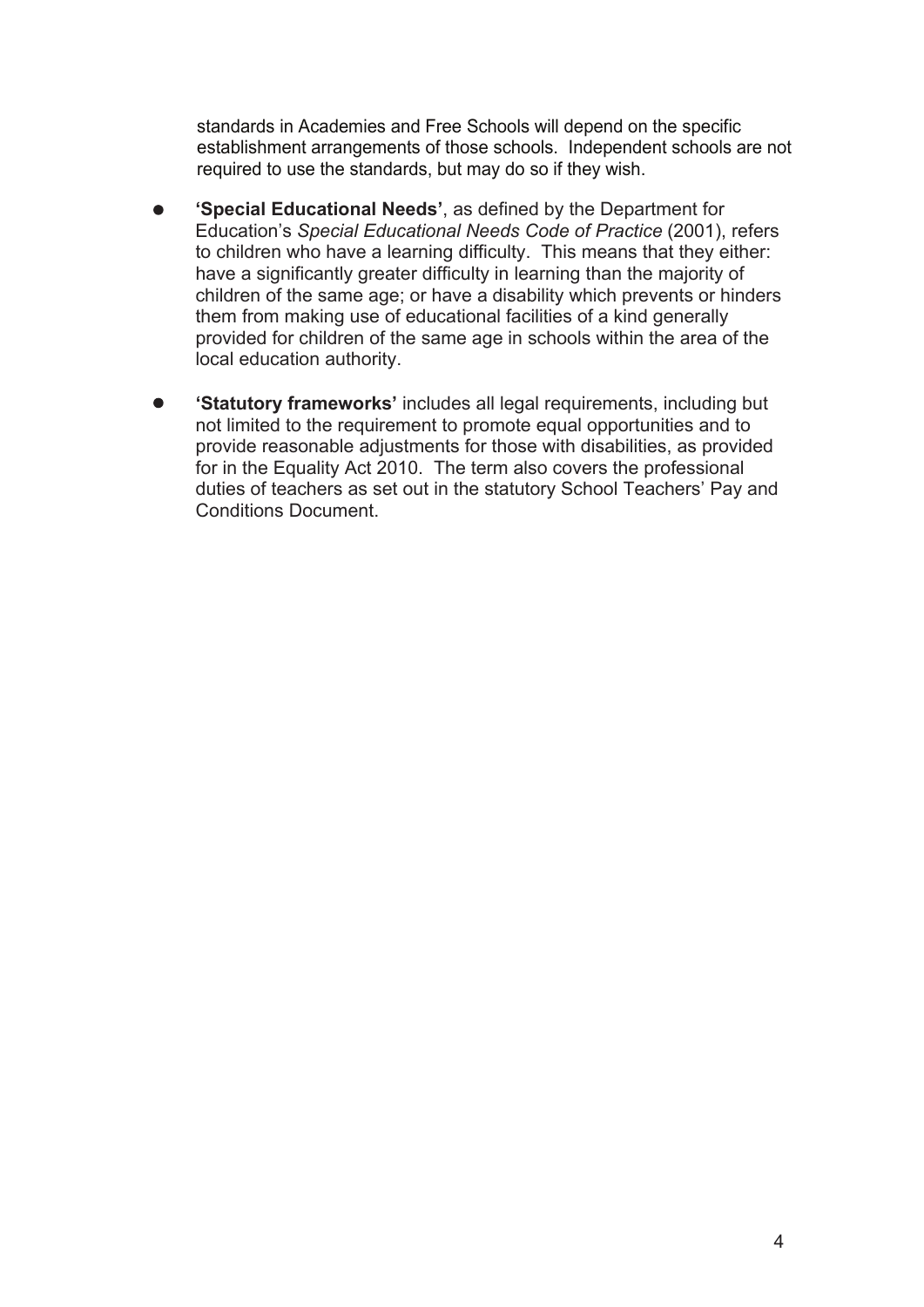# **STANDARDS FOR TEACHERS**

# **PREAMBLE**

Teachers make the education of their pupils their first concern, and are accountable for achieving the highest possible standards in work and conduct. Teachers act with honesty and integrity; have strong subject knowledge, keep their knowledge and skills as teachers up-to-date and are self-critical; forge positive professional relationships; and work with parents in the best interests of their pupils.

# **PART ONE: TEACHING**

#### **A teacher must:**

#### **1 Set high expectations which inspire, motivate and challenge pupils**

- establish a safe and stimulating environment for pupils, rooted in mutual respect
- set goals that stretch and challenge pupils of all backgrounds, abilities and dispositions
- demonstrate consistently the positive attitudes, values and behaviour which are expected of pupils.

# **2 Promote good progress and outcomes by pupils**

- be accountable for pupils' attainment, progress and outcomes
- plan teaching to build on pupils' capabilities and prior knowledge
- guide pupils to reflect on the progress they have made and their emerging needs
- demonstrate knowledge and understanding of how pupils learn and how this impacts on teaching
- encourage pupils to take a responsible and conscientious attitude to their own work and study.

# **3 Demonstrate good subject and curriculum knowledge**

- have a secure knowledge of the relevant subject(s) and curriculum areas, foster and maintain pupils' interest in the subject, and address misunderstandings
- demonstrate a critical understanding of developments in the subject and curriculum areas, and promote the value of scholarship
- demonstrate an understanding of and take responsibility for promoting high standards of literacy, articulacy and the correct use of standard English, whatever the teacher's specialist subject
- if teaching early reading, demonstrate a clear understanding of systematic synthetic phonics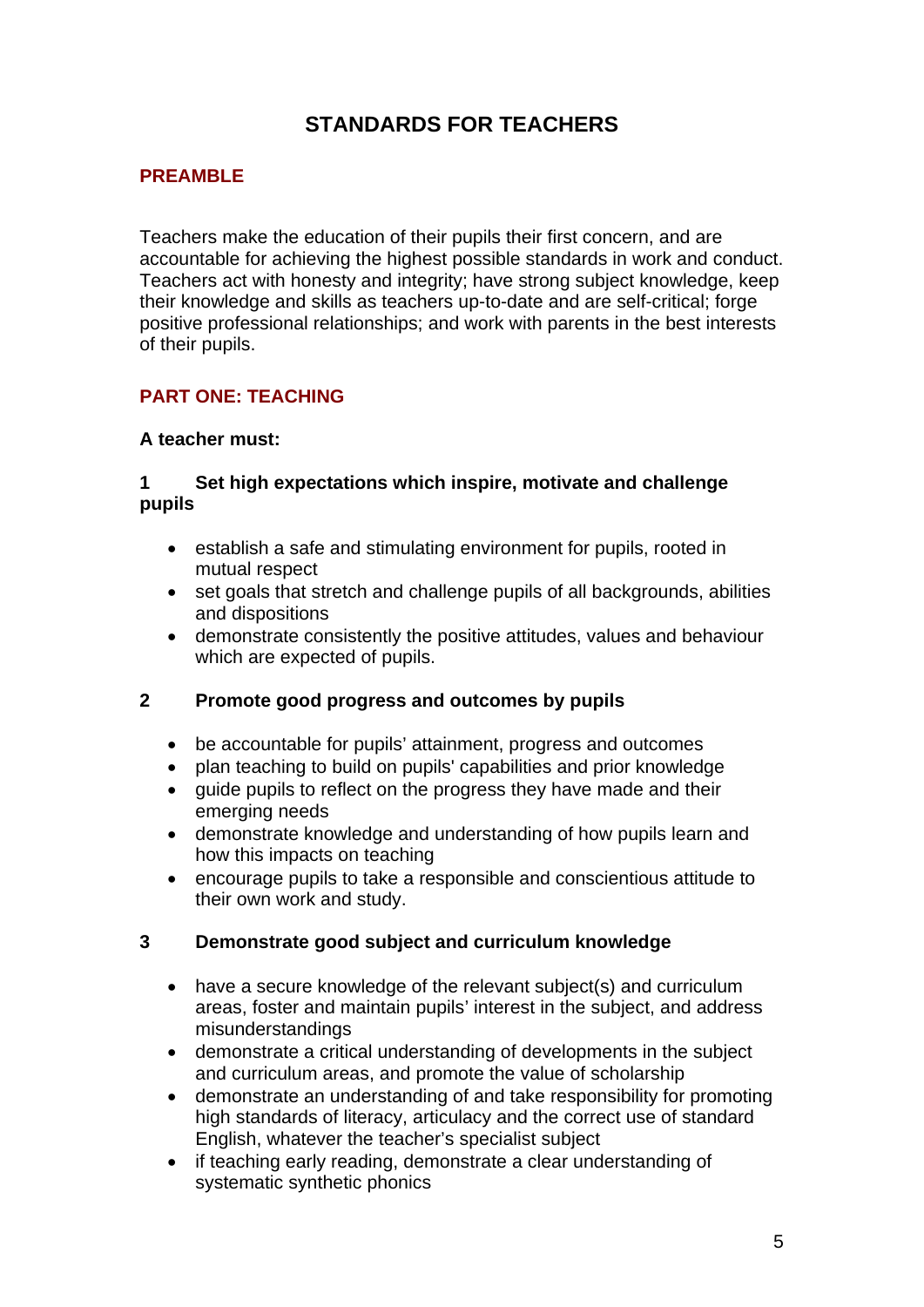• if teaching early mathematics, demonstrate a clear understanding of appropriate teaching strategies.

# **4 Plan and teach well structured lessons**

- impart knowledge and develop understanding through effective use of lesson time
- promote a love of learning and children's intellectual curiosity
- set homework and plan other out-of-class activities to consolidate and extend the knowledge and understanding pupils have acquired
- reflect systematically on the effectiveness of lessons and approaches to teaching
- contribute to the design and provision of an engaging curriculum within the relevant subject area(s).

# **5 Adapt teaching to respond to the strengths and needs of all pupils**

- know when and how to differentiate appropriately, using approaches which enable pupils to be taught effectively
- have a secure understanding of how a range of factors can inhibit pupils' ability to learn, and how best to overcome these
- demonstrate an awareness of the physical, social and intellectual development of children, and know how to adapt teaching to support pupils' education at different stages of development
- have a clear understanding of the needs of all pupils, including those with special educational needs; those of high ability; those with English as an additional language; those with disabilities; and be able to use and evaluate distinctive teaching approaches to engage and support them.

# **6 Make accurate and productive use of assessment**

- know and understand how to assess the relevant subject and curriculum areas, including statutory assessment requirements
- make use of formative and summative assessment to secure pupils' progress
- use relevant data to monitor progress, set targets, and plan subsequent lessons
- give pupils regular feedback, both orally and through accurate marking, and encourage pupils to respond to the feedback.

# **7 Manage behaviour effectively to ensure a good and safe learning environment**

 have clear rules and routines for behaviour in classrooms, and take responsibility for promoting good and courteous behaviour both in classrooms and around the school, in accordance with the school's behaviour policy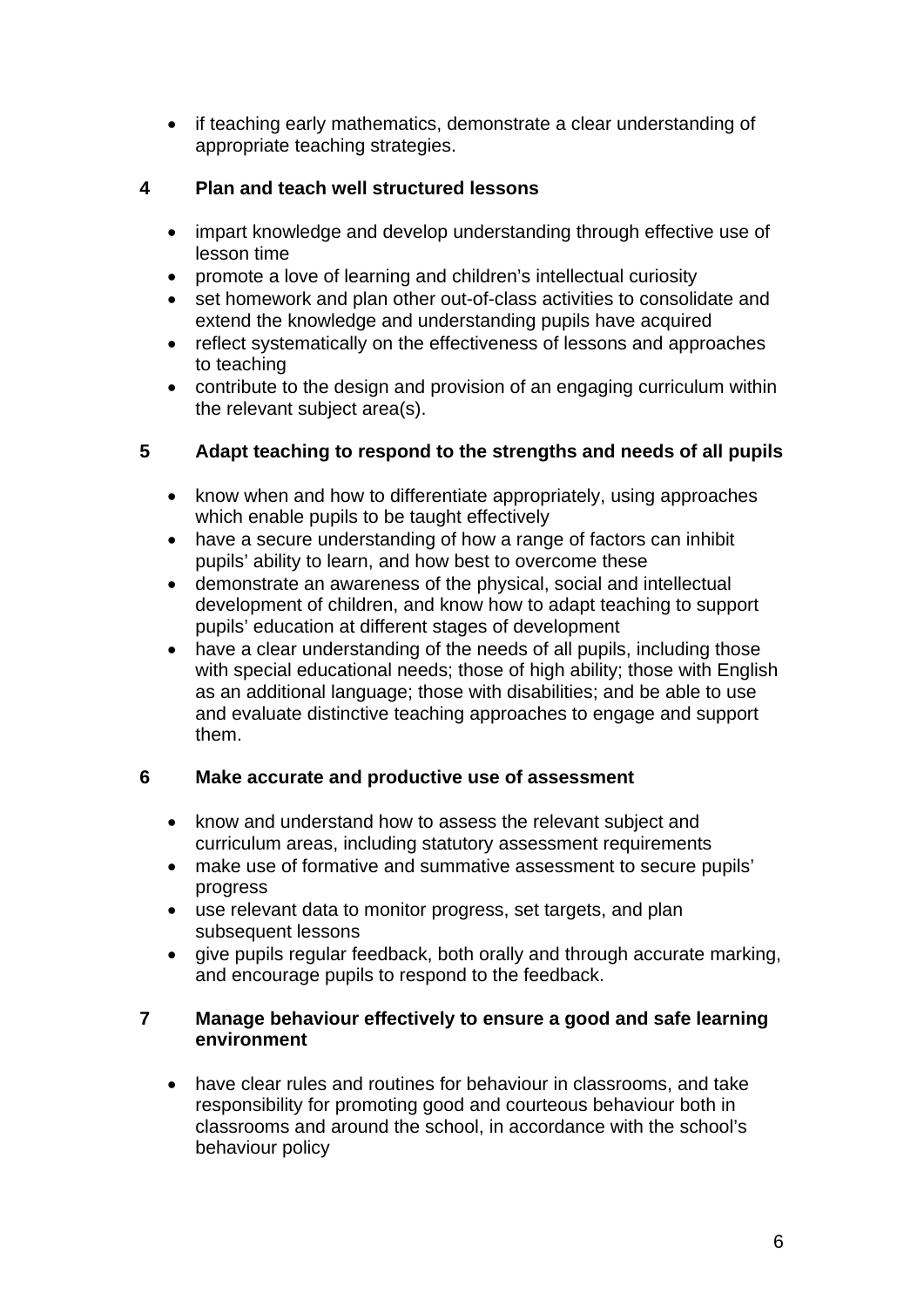- have high expectations of behaviour, and establish a framework for discipline with a range of strategies, using praise, sanctions and rewards consistently and fairly
- manage classes effectively, using approaches which are appropriate to pupils' needs in order to involve and motivate them
- maintain good relationships with pupils, exercise appropriate authority, and act decisively when necessary.

# **8 Fulfil wider professional responsibilities**

- make a positive contribution to the wider life and ethos of the school
- develop effective professional relationships with colleagues, knowing how and when to draw on advice and specialist support
- deploy support staff effectively
- take responsibility for improving teaching through appropriate professional development, responding to advice and feedback from colleagues
- communicate effectively with parents with regard to pupils' achievements and well-being.

\*\*\*\*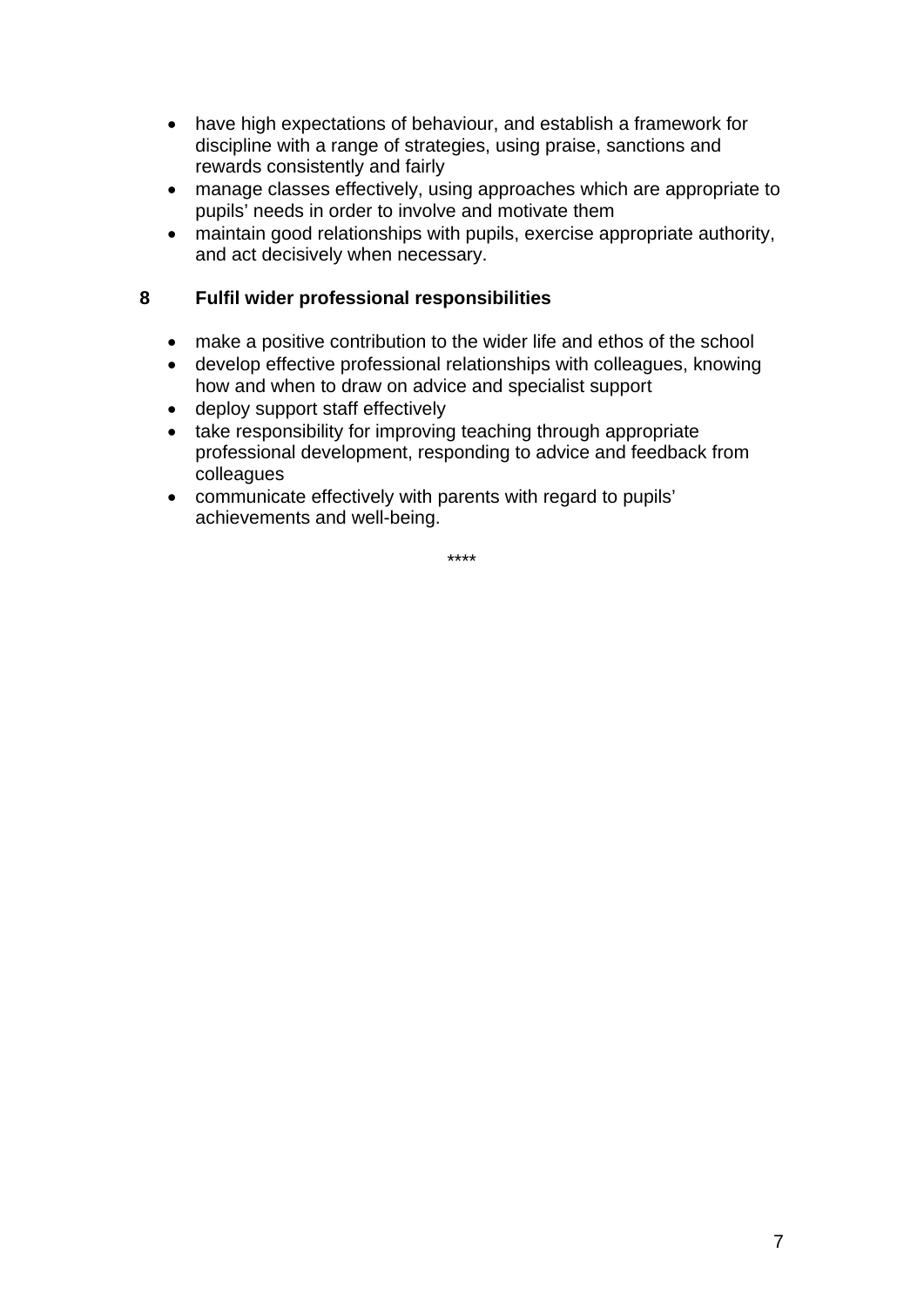# **PART TWO: PERSONAL AND PROFESSIONAL CONDUCT**

A teacher is expected to demonstrate consistently high standards of personal and professional conduct. The following statements define the behaviour and attitudes which set the required standard for conduct throughout a teacher's career.

- Teachers uphold public trust in the profession and maintain high standards of ethics and behaviour, within and outside school, by:
	- o treating pupils with dignity, building relationships rooted in mutual respect, and at all times observing proper boundaries appropriate to a teacher's professional position
	- o having regard for the need to safeguard pupils' well-being, in accordance with statutory provisions
	- o showing tolerance of and respect for the rights of others
	- o not undermining fundamental British values, including democracy, the rule of law, individual liberty and mutual respect, and tolerance of those with different faiths and beliefs
	- o ensuring that personal beliefs are not expressed in ways which exploit pupils' vulnerability or might lead them to break the law.
- Teachers must have proper and professional regard for the ethos, policies and practices of the school in which they teach, and maintain high standards in their own attendance and punctuality.
- Teachers must have an understanding of, and always act within, the statutory frameworks which set out their professional duties and responsibilities.

\*\*\*\*